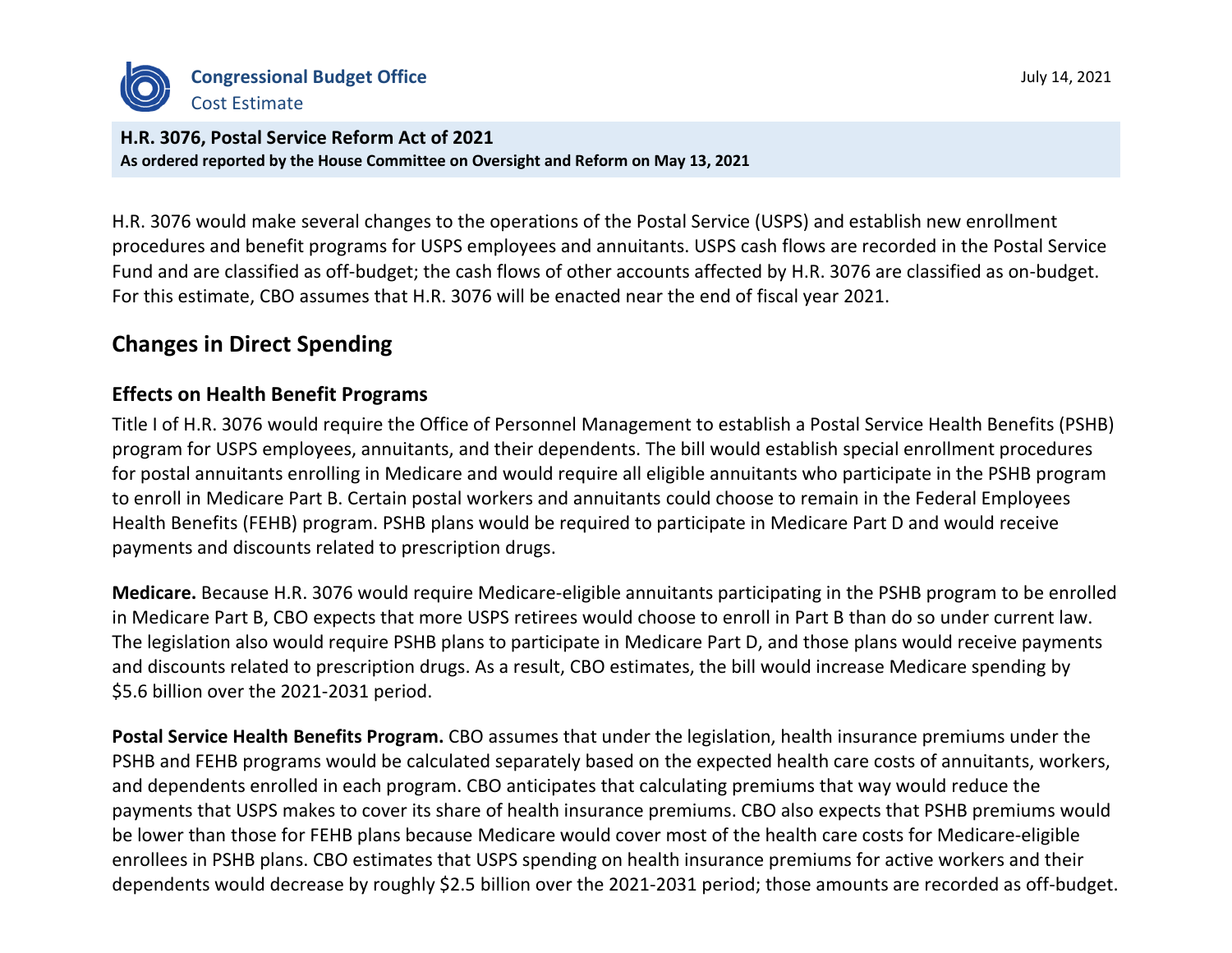

CBO also estimates that federal spending for health insurance premiums for USPS annuitants and their dependents would decrease by \$2.5 billion over that same period; those amounts are recorded as on-budget.

**Federal Employees Health Benefits Program**. CBO expects that under H.R. 3076, spending for the FEHB program would increase initially but decline over the 2021-2031 period. That initial rise would stem from the transfer of Medicareenrolled USPS annuitants and dependents from the FEHB program into the PSHB program. Because Medicare covers most of their health care spending, FEHB plans have lower costs associated with those enrollees. FEHB premiums would rise slightly after those enrollees moved to the PSHB program, CBO expects. Over time, as USPS workers and annuitants enroll in a PSHB plan rather than in an FEHB plan, CBO expects that FEHB premiums would decrease because non-USPS enrollees in FEHB would have lower expected health care costs, on average, than enrollees joining the PSHB program. The federal government's share of payments for health insurance premiums for non-USPS annuitants is recorded as on-budget direct spending. CBO estimates that spending for such annuitants would decrease by \$61 million over the 2021-2031 period.

#### **Effects on Postal Service Operations**

**Postal Service Health Coverage.** H.R. 3076 would rescind the requirement that USPS make annual prefunding payments to the Postal Service Retiree Health Benefits Fund (PSRHBF) and cancel existing liabilities. USPS has not made such payments in recent years and CBO does not anticipate that the agency will do so going forward; thus, rescinding the requirement would have no effect on spending. Instead, beginning in fiscal year 2025, USPS would be required to pay into the PSRHBF the difference between its contributions to premiums for annuitants and the net claims costs for those annuitants. CBO estimates that the cost to USPS would be \$2.8 billion over the 2021-2031 period. Those payments are recorded as off-budget direct spending by USPS and as on-budget offsetting receipts in the PSRHBF. As discussed above, Medicare would cover most of the health care costs for Medicare-eligible people enrolling in PSHB plans. As a result, CBO estimates, USPS spending on health insurance premiums for active workers and their dependents would decrease by \$2.5 billion over the 2021-2031 period. On net, off-budget spending by USPS resulting from the bill's health care provisions would increase by \$332 million over the 2021-2031 period.

**Postal Service Operations.** H.R. 3076 would change the funding mechanism for the Postal Regulatory Commission (PRC) by establishing a permanent authorization of payments out of the Postal Service Fund, which under current law receives annual appropriations. CBO estimates that the provision would increase off-budget direct spending by about \$208 million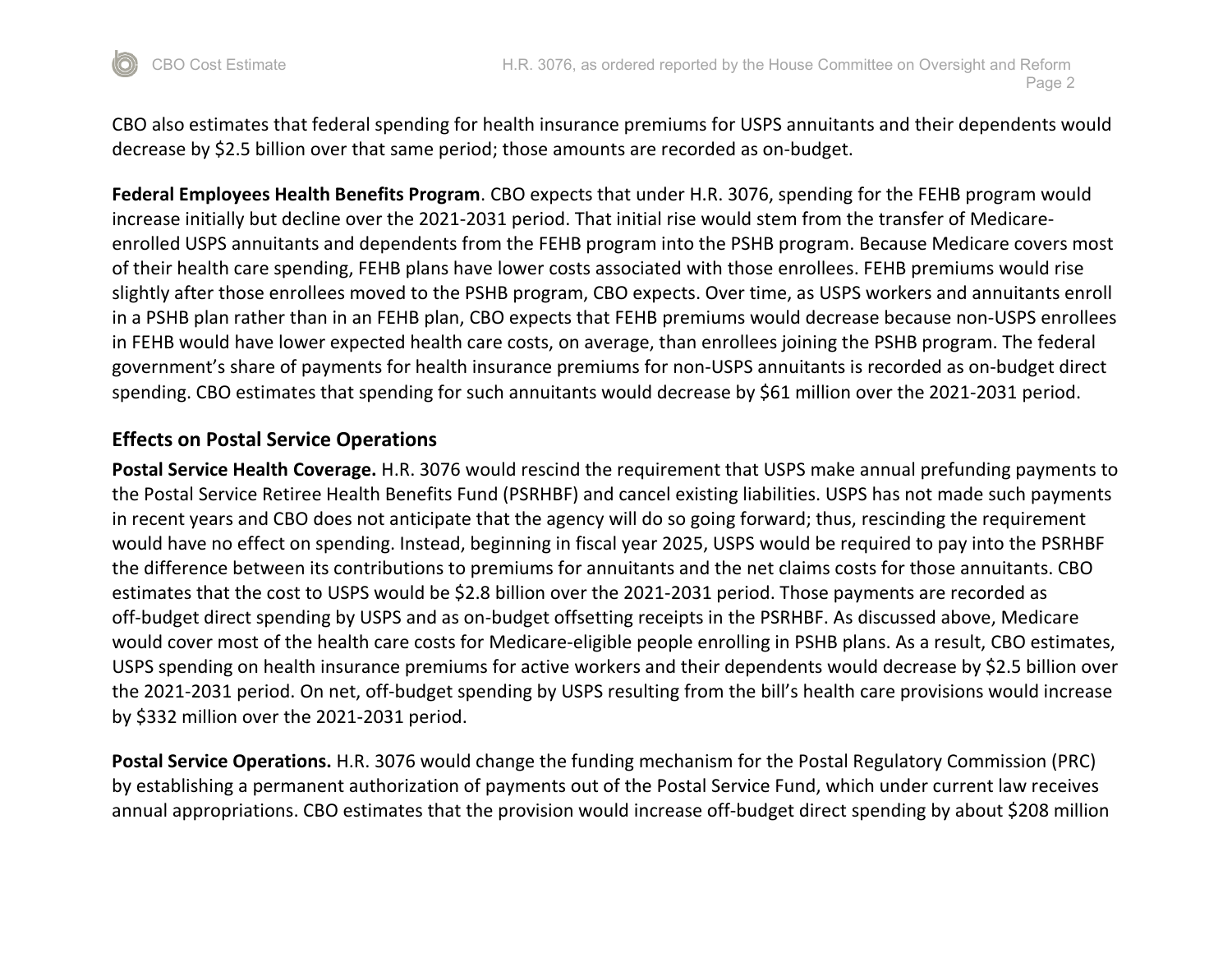

over the 2021-2031 period. The bill also would impose various reporting and operational requirements on USPS and the PRC. CBO estimates that meeting those requirements would cost about \$11 million over the 2021-2031 period. Taken together, the operational changes in the bill would increase off-budget direct spending by \$219 million over the period.

CBO estimates that costs to USPS and receipts from reimbursements would be fully offset over the 2021-2031 period; thus, off-budget direct spending would net to zero over that period. As a result, CBO expects that increases to direct spending over the period would be offset by spending cuts of \$552 million in 2031, the year that CBO estimates the Postal Service Fund will exhaust its borrowing authority and reserves.

Finally, the bill would authorize USPS to charge fees to provide services to federal agencies and to state, local, and tribal governments. That program might increase USPS revenues, but it also would add to costs. CBO does not have enough information to estimate the costs of such new ventures.

# **Changes in Spending Subject to Appropriation**

CBO expects that under H.R. 3076, spending for the FEHB program would increase initially but decline over the 2021-2031 period. Federal agencies contribute a share of enrollees' health insurance premiums out of their annual appropriations; such spending is recorded as discretionary. CBO estimates that on-budget federal spending for non-USPS workers and their dependents would decrease by \$51 million over the period. Such spending would be subject to appropriation.

Under H.R. 3076, the PRC's operating expenses would be funded from the Postal Service Fund without further appropriation. Assuming appropriation action consistent with that new funding structure, CBO estimates that the bill would reduce discretionary spending by \$90 million over the 2021-2026 period. Additionally, the bill would merge the PRC's Office of the Inspector General with the USPS Office of Inspector General. CBO expects that provision would not significantly change spending subject to appropriation.

## **Uncertainty**

Under H.R. 3076, the budgetary effects of the changes to health programs would depend on the number of postal workers and annuitants who chose to enroll in PSHB plans and how many chose to enroll in Medicare. If their decisions differed from those CBO has assumed, the bill's budgetary effects could be different as well. Additionally, it is unclear how some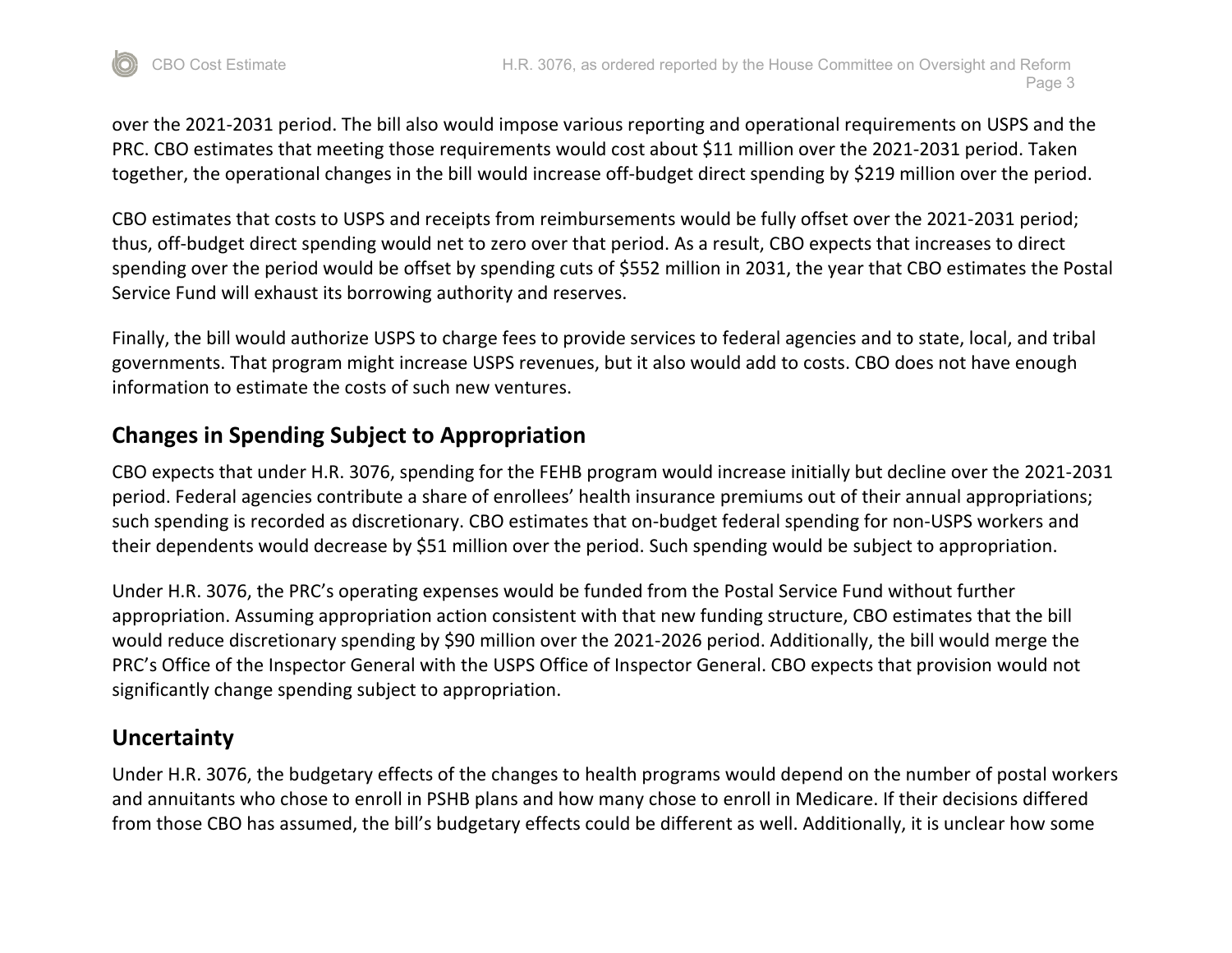

policies in the bill would be implemented. For this estimate, CBO assumed that the new PSHB program would become available in 2024 and that FEHB and PSHB premiums would be based only on those programs' enrollees. Finally, CBO assumed that the agencies would enroll people in Medicare only if they met Medicare's eligibility requirements under current law. If agencies implemented H.R. 3076 in ways that differ from CBO's assumptions, the bill could have different budgetary effects.

## **Mandates**

CBO has determined that H.R. 3076 contains no intergovernmental or private-sector mandates as defined in the Unfunded Mandates Reform Act.